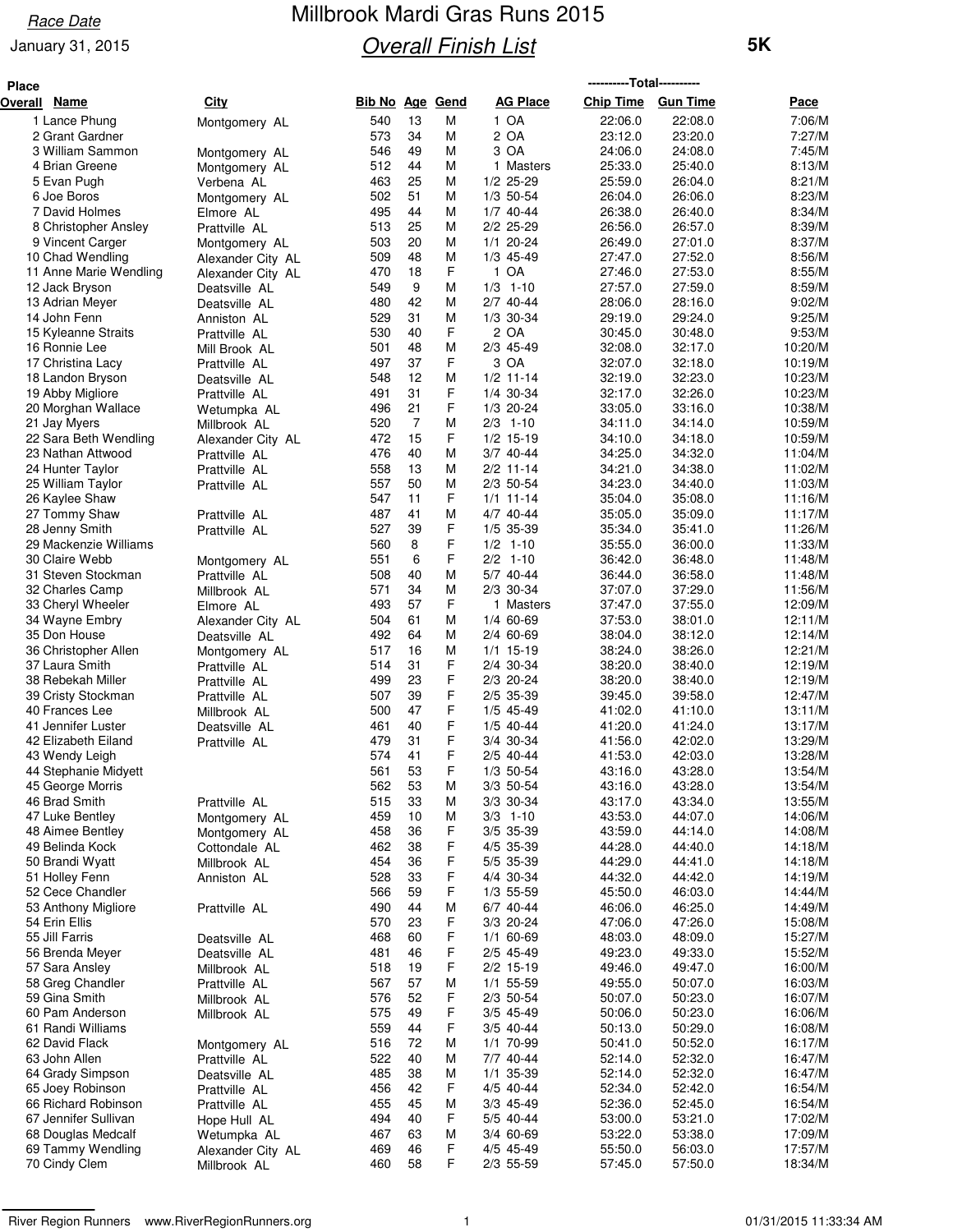#### **Race Date**

#### January 31, 2015

## Millbrook Mardi Gras Runs 2015 **Overall Finish List**

| <b>Place</b> |                    |               |                 |    |   |                 | ----------Total---------- |                 |             |
|--------------|--------------------|---------------|-----------------|----|---|-----------------|---------------------------|-----------------|-------------|
| Overall      | <b>Name</b>        | <u>City</u>   | Bib No Age Gend |    |   | <b>AG Place</b> | <b>Chip Time</b>          | <b>Gun Time</b> | <b>Pace</b> |
|              | 71 Lorreen Green   | Millbrook AL  | 539             | 53 |   | $3/3$ 50-54     | 57:46.0                   | 57:51.0         | 18:34/M     |
|              | 72 Vickaline Helms |               | 553             | 56 |   | $3/3$ 55-59     | 57:37.0                   | 57:55.0         | 18:31/M     |
|              | 73 Sue Kull        | Prattville AL | 542             | 47 |   | $5/5$ 45-49     | 1:04:10.0                 | 1:04:27.0       | 20:38/M     |
|              | 74 Miltoni Helms   |               | 552             | 68 | M | 4/4 60-69       | 1:04:11.0                 | 1:04:28.0       | 20:38/M     |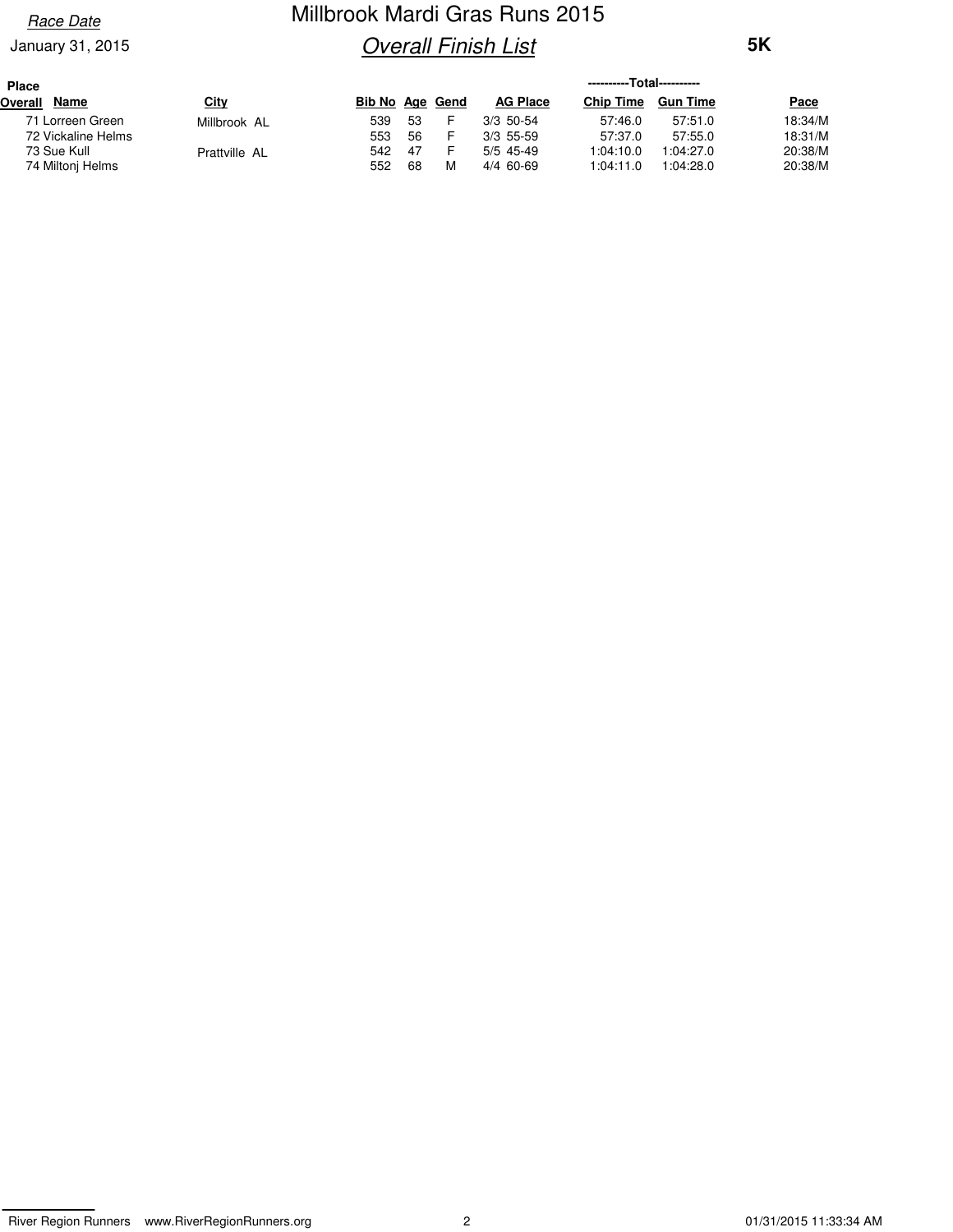#### **Race Date**

#### January 31, 2015

# Millbrook Mardi Gras Runs 2015 **Overall Finish List**

| <b>Place</b> |                     |                   |                        |    |   |                 | ----------Total---------- |                 |         |
|--------------|---------------------|-------------------|------------------------|----|---|-----------------|---------------------------|-----------------|---------|
| Overall      | Name                | <b>City</b>       | <b>Bib No Age Gend</b> |    |   | <b>AG Place</b> | <b>Chip Time</b>          | <b>Gun Time</b> | Pace    |
|              | 1 Lucas Culpepper   | Prattville AL     | 457                    | 20 | M | 1 OA            | 32:39.0                   | 32:39.0         | 6:34/M  |
|              | 2 Logan Bruce       | Prattville AL     | 565                    | 16 | M | 2 OA            | 35:06.0                   | 35:17.0         | 7:04/M  |
|              | 3 Zachary Taylor    | Prattville AL     | 523                    | 16 | М | 3 OA            | 36:45.0                   | 36:56.0         | 7:23/M  |
|              | 4 Jim Cogar         |                   | 555                    | 53 | M | 1 Masters       | 37:10.0                   | 37:11.0         | 7:28/M  |
|              | 5 Danielle Riggs    | Montgomery AL     | 484                    | 18 | F | 1 OA            | 37:38.0                   | 37:40.0         | 7:34/M  |
|              | 6 Avery Schutt      | Montgomery AL     | 488                    | 35 | F | 2 OA            | 39:57.0                   | 40:05.0         | 8:02/M  |
|              | 7 Cindy Cobb        | Prattville AL     | 554                    | 58 | F | 3 OA            | 41:05.0                   | 41:11.0         | 8:16/M  |
|              | 8 Teddy Dale        | Cullman AL        | 519                    | 57 | M | $1/5$ 55-59     | 41:53.0                   | 41:54.0         | 8:25/M  |
|              | 9 Megan Hawkins     | Prattville AL     | 486                    | 19 | F | $1/2$ 15-19     | 42:02.0                   | 42:03.0         | 8:27/M  |
|              | 10 James Ord        | Millbrook AL      | 526                    | 38 | M | $1/2$ 35-39     | 41:46.0                   | 42:07.0         | 8:24/M  |
|              | 11 Amber Knighten   | Montgomery AL     | 465                    | 38 | F | 1/6 35-39       | 42:03.0                   | 42:13.0         | 8:27/M  |
|              | 12 Ann McClendon    | Prattville AL     | 535                    | 47 | F | 1 Masters       | 42:14.0                   | 42:18.0         | 8:30/M  |
|              | 13 Lisa Reese       | Prattville AL     | 550                    | 53 | F | 1/3 50-54       | 42:24.0                   | 42:26.0         | 8:32/M  |
|              | 14 James Wilkins    | Prattville AL     | 511                    | 48 | M | $1/2$ 45-49     | 43:24.0                   | 43:24.0         | 8:44/M  |
|              | 15 Keegan Wendling  | Alexander City AL | 471                    | 13 | F | $1/1$ 11-14     | 43:23.0                   | 43:31.0         | 8:44/M  |
|              | 16 Amanda Senn      | Prattville AL     | 568                    | 33 | F | $1/1$ 30-34     | 44:01.0                   | 44:08.0         | 8:51/M  |
|              | 17 Dusty Smith      | Wetumpka AL       | 477                    | 50 | M | $1/2$ 50-54     | 44:04.0                   | 44:10.0         | 8:52/M  |
|              | 18 Chris Phung      | Montgomery AL     | 534                    | 44 | M | $1/1$ 40-44     | 44:34.0                   | 44:37.0         | 8:58/M  |
|              | 19 Bo McCollum      | Montgomery AL     | 510                    | 54 | M | $2/2$ 50-54     | 44:59.0                   | 45:04.0         | 9:03/M  |
|              | 20 Phillip Young    | Alexander City AL | 538                    | 58 | M | 2/5 55-59       | 45:13.0                   | 45:16.0         | 9:06/M  |
|              | 21 Carissa Gibbons  | Millbrook AL      | 577                    | 38 | F | 2/6 35-39       | 45:14.0                   | 45:22.0         | 9:06/M  |
|              | 22 Karen Smith      | Wetumpka AL       | 478                    | 51 | F | 2/3 50-54       | 46:17.0                   | 46:23.0         | 9:19/M  |
|              | 23 Josh Shonkwiler  | Montgomery AL     | 569                    | 39 | M | 2/2 35-39       | 47:13.0                   | 47:32.0         | 9:30/M  |
|              | 24 Susan Short      | Prattville AL     | 498                    | 15 | F | $2/2$ 15-19     | 47:55.0                   | 48:01.0         | 9:38/M  |
|              | 25 Steve Chambers   | Prattville AL     | 578                    | 57 | M | $3/5$ 55-59     | 50:25.0                   | 50:32.0         | 10:08/M |
|              | 26 Steve Ruiz       | Millbrook AL      | 474                    | 59 | M | 4/5 55-59       | 51:27.0                   | 51:33.0         | 10:21/M |
|              | 27 Richard Carroll  |                   | 533                    | 58 | M | 5/5 55-59       | 51:58.0                   | 52:11.0         | 10:27/M |
|              | 28 Nancy Baccheschi | Elmore AL         | 525                    | 35 | F | 3/6 35-39       | 52:56.0                   | 53:16.0         | 10:39/M |
|              | 29 Roxy Wisham      |                   | 536                    | 60 | M | $1/2$ 60-69     | 54:30.0                   | 54:36.0         | 10:58/M |
|              | 30 Joy Underwood    | Millbrook AL      | 564                    | 38 | F | 4/6 35-39       | 56:02.0                   | 56:12.0         | 11:16/M |
|              | 31 Tom Young        | Alexander City AL | 537                    | 60 | M | $2/2$ 60-69     | 56:12.0                   | 56:16.0         | 11:18/M |
|              | 32 Angela Jones     | Elmore AL         | 521                    | 35 | F | 5/6 35-39       | 56:16.0                   | 56:30.0         | 11:19/M |
|              | 33 Robbin Simmons   | Montgomery AL     | 483                    | 47 | F | $1/3$ 45-49     | 56:48.0                   | 56:58.0         | 11:26/M |
|              | 34 Rachel Dickinson | Prattville AL     | 466                    | 37 | F | 6/6 35-39       | 1:02:39.0                 | 1:02:54.0       | 12:36/M |
|              | 35 Jim Bruce        | Prattville AL     | 563                    | 49 | M | $2/2$ 45-49     | 1:02:40.0                 | 1:02:54.0       | 12:36/M |
|              | 36 Claire Sawyer    | Destin FL         | 531                    | 65 | F | $1/1$ 60-69     | 1:05:15.0                 | 1:05:24.0       | 13:08/M |
|              | 37 Darlene Barron   | Hueytown AL       | 453                    | 48 | F | 2/3 45-49       | 1:08:19.0                 | 1:08:32.0       | 13:45/M |
|              | 38 Joy Barron       | Bessemer AL       | 452                    | 53 | F | $3/3$ 50-54     | 1:08:25.0                 | 1:08:37.0       | 13:46/M |
|              | 39 Andrea Hatcher   | Montgomery AL     | 556                    | 49 | F | 3/3 45-49       | 1:24:13.0                 | 1:24:26.0       | 16:56/M |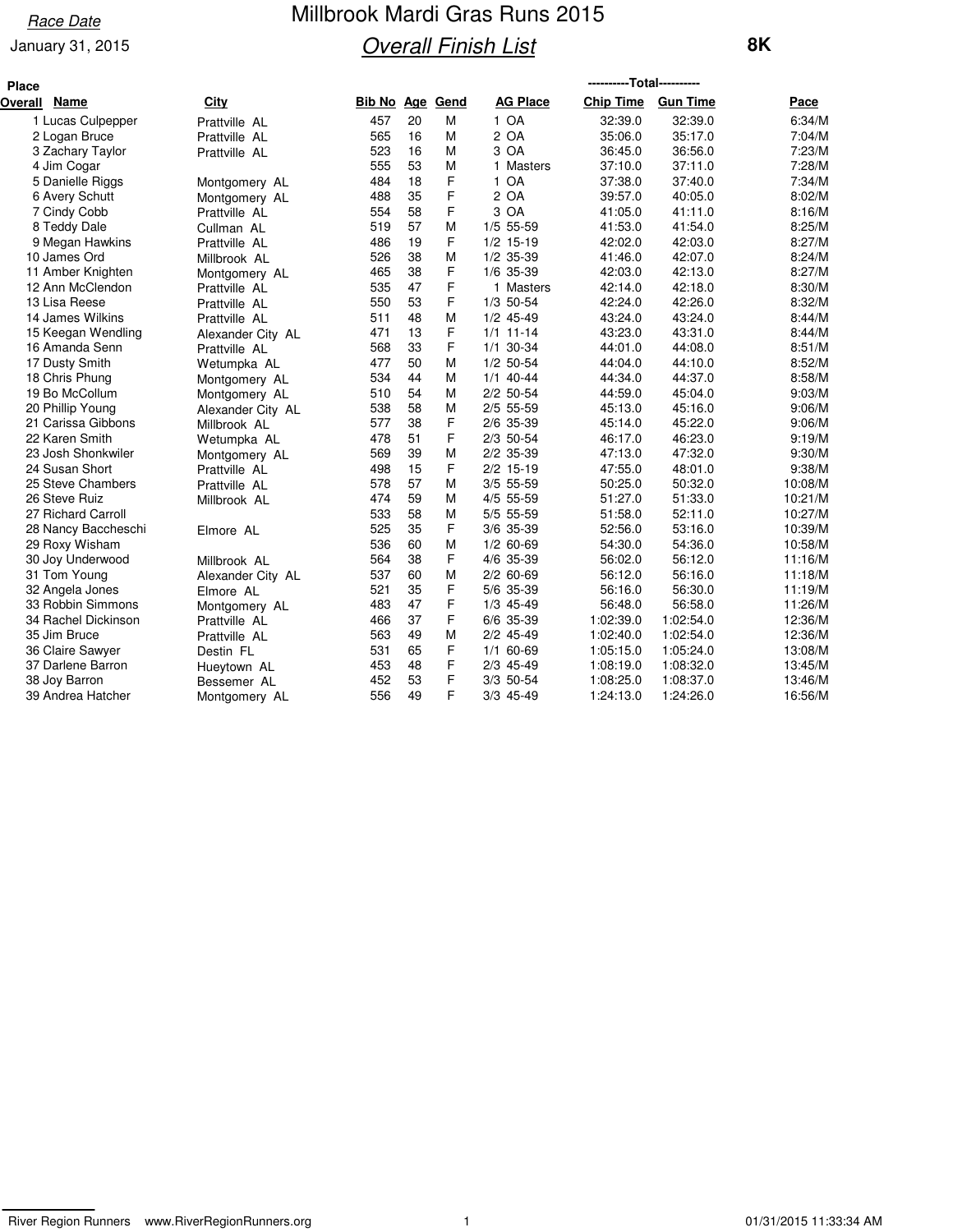### Millbrook Mardi Gras Runs 2015 **Age Group Results**

 **5K**

### Female Overall Winners

|       |                               |                   |                   |     |                | ---------Total--------- |                 |         |
|-------|-------------------------------|-------------------|-------------------|-----|----------------|-------------------------|-----------------|---------|
| Place | Name                          | City              | <u>Bib No Age</u> |     | <b>Overall</b> | <b>Chip Time</b>        | <b>Gun Time</b> | Pace    |
|       | Anne Marie Wendling           | Alexander City AL | 470               | 18  | 11             | 27:46.0                 | 27:53.0         | 8:55/M  |
| 2     | Kyleanne Straits              | Prattville AL     | 530               | 40  | 15             | 30:45.0                 | 30:48.0         | 9:53/M  |
| 3     | Christina Lacy                | Prattville AL     | 497               | 37  | 17             | 32:07.0                 | 32:18.0         | 10:19/M |
|       | <b>Male Overall Winners</b>   |                   |                   |     |                |                         |                 |         |
|       |                               |                   |                   |     |                | ---------Total--------- |                 |         |
| Place | Name                          | City              | Bib No            |     | Age Overall    | <b>Chip Time</b>        | <b>Gun Time</b> | Pace    |
|       | Lance Phung                   | Montgomery AL     | 540               | 13  |                | 22:06.0                 | 22:08.0         | 7:06/M  |
| 2     | <b>Grant Gardner</b>          |                   | 573               | 34  | 2              | 23:12.0                 | 23:20.0         | 7:27/M  |
| 3     | William Sammon                | Montgomery AL     | 546               | 49  | 3              | 24:06.0                 | 24:08.0         | 7:45/M  |
|       | <b>Female Masters Winners</b> |                   |                   |     |                |                         |                 |         |
|       |                               |                   |                   |     |                | ---------Total--------- |                 |         |
| Place | Name                          | City              | Bib No            | Age | Overall        | <b>Chip Time</b>        | <b>Gun Time</b> | Pace    |
|       | Cheryl Wheeler                | Elmore AL         | 493               | 57  | 33             | 37:47.0                 | 37:55.0         | 12:09/M |
|       |                               |                   |                   |     |                |                         |                 |         |

#### Male Masters Winners

|                     |               |     |    |                    | ---------Total--------- |          |             |
|---------------------|---------------|-----|----|--------------------|-------------------------|----------|-------------|
| Place Name          | <u>City</u>   |     |    | Bib No Age Overall | <b>Chip Time</b>        | Gun Time | <b>Pace</b> |
| <b>Brian Greene</b> | Montgomery AL | 512 | 44 |                    | 25:33.0                 | 25:40.0  | 8:13/M      |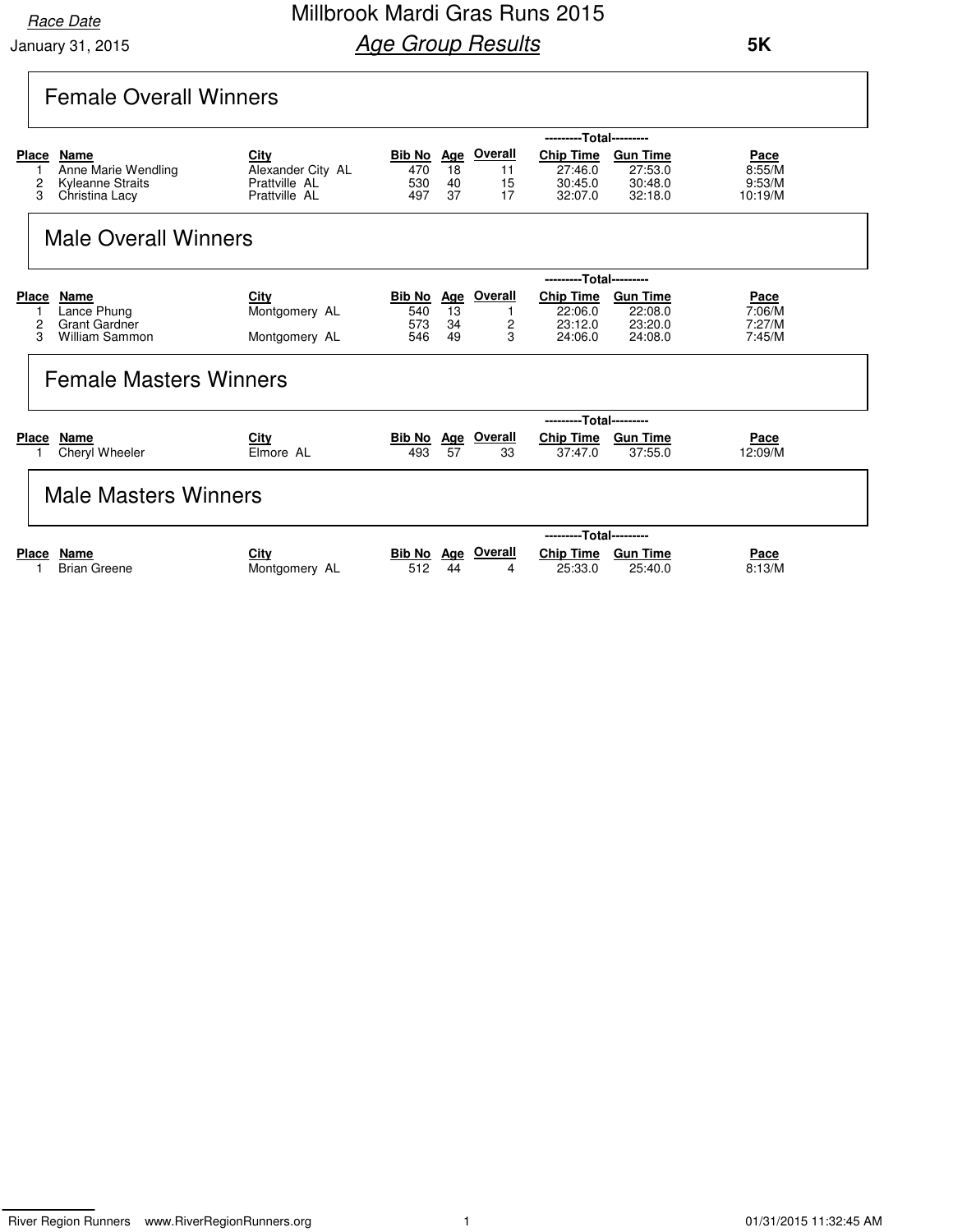### Millbrook Mardi Gras Runs 2015 **Age Group Results**

| Female 1 to 10                                                            |                                                        |                                                |                           |                |                                                                                |                                                            |                                              |
|---------------------------------------------------------------------------|--------------------------------------------------------|------------------------------------------------|---------------------------|----------------|--------------------------------------------------------------------------------|------------------------------------------------------------|----------------------------------------------|
| Place Name<br>Mackenzie Williams<br>2 <sup>*</sup> Claire Webb            | City<br>Montgomery AL                                  | Bib No Age Overall<br>560<br>551               | 8<br>6                    | 29<br>30       | ---------Total---------<br>Chip Time Gun Time<br>35:55.0<br>36:42.0            | 36:00.0<br>36:48.0                                         | Pace<br>11:33/M<br>11:48/M                   |
| Male 1 to 10                                                              |                                                        |                                                |                           |                |                                                                                |                                                            |                                              |
| Place Name<br>1 * Jack Bryson<br>2 * Jay Myers<br>3 * Luke Bentley        | City<br>Deatsville AL<br>Millbrook AL<br>Montgomery AL | <b>Bib No Age Overall</b><br>549<br>520<br>459 | 9<br>$\overline{7}$<br>10 | 12<br>21<br>47 | ---------Total---------<br>Chip Time Gun Time<br>27:57.0<br>34:11.0<br>43:53.0 | 27:59.0<br>34:14.0<br>44:07.0                              | Pace<br>8:59/M<br>10:59/M<br>14:06/M         |
| Female 11 to 14                                                           |                                                        |                                                |                           |                |                                                                                |                                                            |                                              |
| Place Name<br>1 * Kaylee Shaw                                             | City                                                   | <b>Bib No Age Overall</b><br>547               | 11                        | 26             | ---------Total---------<br>Chip Time Gun Time<br>35:04.0                       | 35:08.0                                                    | Pace<br>11:16/M                              |
| Male 11 to 14                                                             |                                                        |                                                |                           |                |                                                                                |                                                            |                                              |
| Place Name<br>$1*$ Landon Bryson<br>2 * Hunter Taylor                     | City<br>Deatsville AL<br>Prattville AL                 | Bib No Age Overall<br>548<br>558               | 12<br>13                  | 18<br>24       | ---------Total---------<br>Chip Time Gun Time<br>32:19.0<br>34:21.0            | 32:23.0<br>34:38.0                                         | <u>Pace</u><br>10:23/M<br>11:02/M            |
| Female 15 to 19                                                           |                                                        |                                                |                           |                |                                                                                |                                                            |                                              |
| <b>Place Name</b><br>1 <sup>*</sup> Sara Beth Wendling<br>2 * Sara Ansley | <u>City</u><br>Alexander City AL<br>Millbrook AL       | Bib No Age Overall<br>472<br>518               | 15<br>19                  | 22<br>57       | ------<br><b>Chip Time</b><br>34:10.0<br>49:46.0                               | ---Total---------<br><b>Gun Time</b><br>34:18.0<br>49:47.0 | <u>Pace</u><br>10:59/M<br>16:00/M            |
| Male 15 to 19                                                             |                                                        |                                                |                           |                |                                                                                |                                                            |                                              |
| Place Name<br>1 * Christopher Allen                                       | City<br>Montgomery AL                                  | <b>Bib No</b> Age Overall<br>517 16            |                           | 36             | ---------Total---------<br>Chip Time Gun Time<br>38:24.0                       | 38:26.0                                                    | <u>Pace</u><br>12:21/M                       |
| Female 20 to 24                                                           |                                                        |                                                |                           |                |                                                                                |                                                            |                                              |
| Place Name<br>1 * Morghan Wallace<br>2 * Rebekah Miller<br>3 * Erin Ellis | <b>City</b><br>Wetumpka AL<br>Prattville AL            | Bib No Age Overall<br>496<br>499<br>570        | 21<br>23<br>23            | 20<br>38<br>54 | ---------Total---------<br><b>Chip Time</b><br>33:05.0<br>38:20.0<br>47:06.0   | <u>Gun Time</u><br>33:16.0<br>38:40.0<br>47:26.0           | <u>Pace</u><br>10:38/M<br>12:19/M<br>15:08/M |
| Male 20 to 24                                                             |                                                        |                                                |                           |                |                                                                                |                                                            |                                              |
| <b>Place Name</b><br>1 <sup>*</sup> Vincent Carger                        | City<br>Montgomery AL                                  | <b>Bib No</b> Age Overall<br>503               | 20                        | 9              | ---------Total---------<br>Chip Time Gun Time<br>26:49.0                       | 27:01.0                                                    | <u>Pace</u><br>8:37/M                        |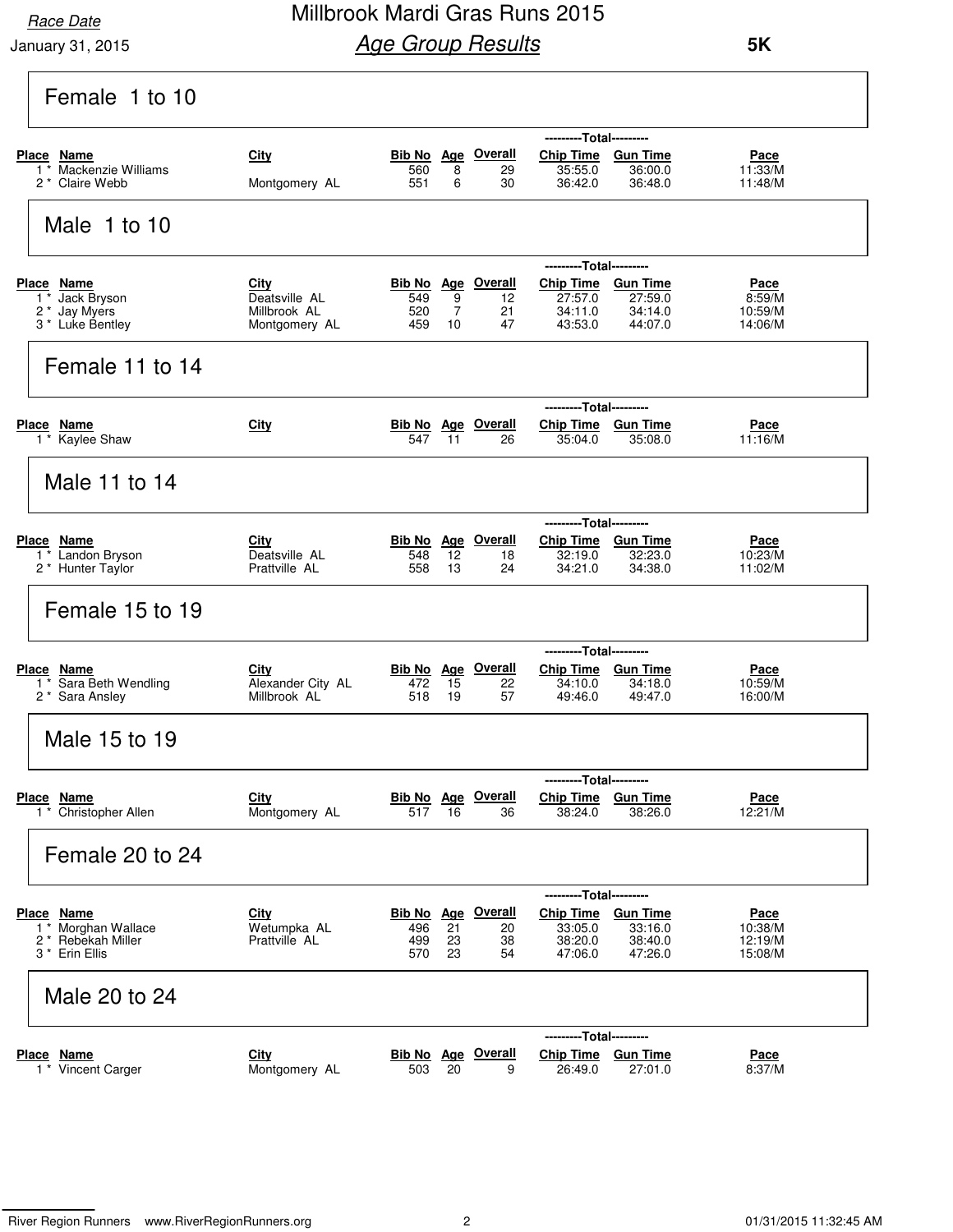### Millbrook Mardi Gras Runs 2015 **Age Group Results**

| Male 25 to 29                                                                                          |                                                                |                   |                |                                             |                                                                                |                               |                                              |
|--------------------------------------------------------------------------------------------------------|----------------------------------------------------------------|-------------------|----------------|---------------------------------------------|--------------------------------------------------------------------------------|-------------------------------|----------------------------------------------|
| Place Name<br>Evan Pugh<br>$1^*$<br>2 * Christopher Ansley                                             | City<br>Verbena AL<br>Prattville AL                            | 463<br>513        | 25<br>25       | <b>Bib No</b> Age Overall<br>5<br>8         | ---------Total---------<br>Chip Time Gun Time<br>25:59.0<br>26:56.0            | 26:04.0<br>26:57.0            | Pace<br>8:21/M<br>8:39/M                     |
| Female 30 to 34                                                                                        |                                                                |                   |                |                                             |                                                                                |                               |                                              |
| Place Name<br>Abby Migliore<br>$1^*$<br>2 <sup>*</sup> Laura Smith<br>3 <sup>*</sup> Elizabeth Eiland  | <b>City</b><br>Prattville AL<br>Prattville AL<br>Prattville AL | 491<br>514<br>479 | 31<br>31<br>31 | <b>Bib No</b> Age Overall<br>19<br>37<br>42 | ---------Total---------<br>Chip Time Gun Time<br>32:17.0<br>38:20.0<br>41:56.0 | 32:26.0<br>38:40.0<br>42:02.0 | <u>Pace</u><br>10:23/M<br>12:19/M<br>13:29/M |
| Male 30 to 34                                                                                          |                                                                |                   |                |                                             |                                                                                |                               |                                              |
| Place Name<br>John Fenn<br>$1^*$<br>2 <sup>*</sup> Charles Camp<br>3 <sup>*</sup> Brad Smith           | City<br>Anniston AL<br>Millbrook AL<br>Prattville AL           | 529<br>571<br>515 | 31<br>34<br>33 | <b>Bib No</b> Age Overall<br>14<br>32<br>46 | ---------Total---------<br>Chip Time Gun Time<br>29:19.0<br>37:07.0<br>43:17.0 | 29:24.0<br>37:29.0<br>43:34.0 | <u>Pace</u><br>9:25/M<br>11:56/M<br>13:55/M  |
| Female 35 to 39                                                                                        |                                                                |                   |                |                                             |                                                                                |                               |                                              |
| <b>Place Name</b><br>1 <sup>*</sup> Jenny Smith<br>2 * Cristy Stockman<br>3 <sup>*</sup> Aimee Bentley | City<br>Prattville AL<br>Prattville AL<br>Montgomery AL        | 527<br>507<br>458 | 39<br>39<br>36 | <b>Bib No</b> Age Overall<br>28<br>39<br>48 | ---------Total---------<br>Chip Time Gun Time<br>35:34.0<br>39:45.0<br>43:59.0 | 35:41.0<br>39:58.0<br>44:14.0 | <u>Pace</u><br>11:26/M<br>12:47/M<br>14:08/M |
| Male 35 to 39                                                                                          |                                                                |                   |                |                                             |                                                                                |                               |                                              |
| Place Name<br>1 <sup>*</sup> Grady Simpson                                                             | City<br>Deatsville AL                                          | 485               | 38             | Bib No Age Overall<br>64                    | ---------Total---------<br><b>Chip Time</b><br>52:14.0                         | <b>Gun Time</b><br>52:32.0    | <u>Pace</u><br>16:47/M                       |
| Female 40 to 44                                                                                        |                                                                |                   |                |                                             |                                                                                |                               |                                              |
| Place Name<br>Jennifer Luster<br>$1^*$<br>2 * Wendy Leigh<br>3 <sup>*</sup> Randi Williams             | City<br>Deatsville AL                                          | 461<br>574<br>559 | 40<br>41<br>44 | <b>Bib No Age Overall</b><br>41<br>43<br>61 | ---------Total---------<br>Chip Time Gun Time<br>41:20.0<br>41:53.0<br>50:13.0 | 41:24.0<br>42:03.0<br>50:29.0 | Pace<br>13:17/M<br>13:28/M<br>16:08/M        |
| Male 40 to 44                                                                                          |                                                                |                   |                |                                             |                                                                                |                               |                                              |
| Place Name<br>David Holmes<br>$1^*$<br>2 <sup>*</sup> Adrian Meyer<br>3 <sup>*</sup> Nathan Attwood    | <b>City</b><br>Elmore AL<br>Deatsville AL<br>Prattville AL     | 495<br>480<br>476 | 44<br>42<br>40 | <b>Bib No</b> Age Overall<br>7<br>13<br>23  | ---------Total---------<br>Chip Time Gun Time<br>26:38.0<br>28:06.0<br>34:25.0 | 26:40.0<br>28:16.0<br>34:32.0 | <u>Pace</u><br>8:34/M<br>9:02/M<br>11:04/M   |
| Female 45 to 49                                                                                        |                                                                |                   |                |                                             |                                                                                |                               |                                              |
| Place Name<br>Frances Lee<br>$1^*$<br>2 * Brenda Meyer<br>3 * Pam Anderson                             | City<br>Millbrook AL<br>Deatsville AL<br>Millbrook AL          | 500<br>481<br>575 | 47<br>46<br>49 | <b>Bib No Age Overall</b><br>40<br>56<br>60 | ---------Total---------<br>Chip Time Gun Time<br>41:02.0<br>49:23.0<br>50:06.0 | 41:10.0<br>49:33.0<br>50:23.0 | <u>Pace</u><br>13:11/M<br>15:52/M<br>16:06/M |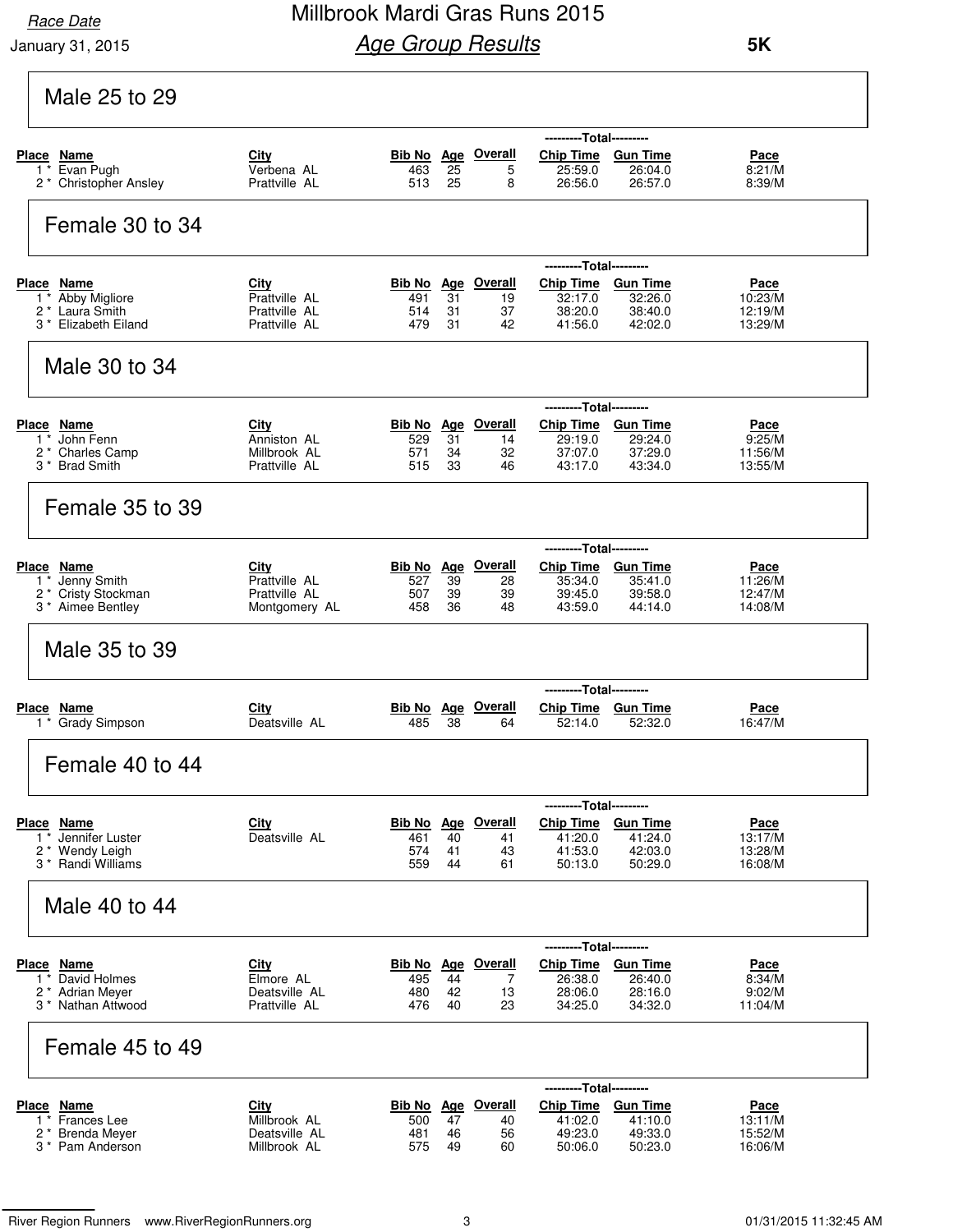### Millbrook Mardi Gras Runs 2015 **Age Group Results**

| Male 45 to 49                                                                                 |                                                                  |                   |                |                                             |                                                                              |                                                  |                                              |
|-----------------------------------------------------------------------------------------------|------------------------------------------------------------------|-------------------|----------------|---------------------------------------------|------------------------------------------------------------------------------|--------------------------------------------------|----------------------------------------------|
| Place Name<br>Chad Wendling<br>1<br>$2*$<br>Ronnie Lee<br><b>Richard Robinson</b><br>3 *      | City<br>Alexander City AL<br>Mill Brook AL<br>Prattville AL      | 509<br>501<br>455 | 48<br>48<br>45 | Bib No Age Overall<br>10<br>16<br>66        | ---------Total---------<br><b>Chip Time</b><br>27:47.0<br>32:08.0<br>52:36.0 | <b>Gun Time</b><br>27:52.0<br>32:17.0<br>52:45.0 | Pace<br>8:56/M<br>10:20/M<br>16:54/M         |
| Female 50 to 54                                                                               |                                                                  |                   |                |                                             |                                                                              |                                                  |                                              |
| Place Name<br>Stephanie Midyett<br>$1^*$                                                      | <b>City</b>                                                      | 561               | 53             | Bib No Age Overall<br>44                    | ---------Total---------<br>Chip Time Gun Time<br>43:16.0                     | 43:28.0                                          | <u>Pace</u><br>13:54/M                       |
| 2 <sup>*</sup> Gina Smith<br>3 <sup>*</sup> Lorreen Green                                     | Millbrook AL<br>Millbrook AL                                     | 576<br>539        | 52<br>53       | 59<br>71                                    | 50:07.0<br>57:46.0                                                           | 50:23.0<br>57:51.0                               | 16:07/M<br>18:34/M                           |
| Male 50 to 54                                                                                 |                                                                  |                   |                |                                             |                                                                              |                                                  |                                              |
|                                                                                               |                                                                  |                   |                |                                             | ---------Total---------                                                      |                                                  |                                              |
| Place Name<br>Joe Boros<br>$1^*$<br>2 * William Taylor<br>3 <sup>*</sup> George Morris        | <b>City</b><br>Montgomery AL<br>Prattville AL                    | 502<br>557<br>562 | 51<br>50<br>53 | <b>Bib No Age Overall</b><br>6<br>25<br>45  | Chip Time Gun Time<br>26:04.0<br>34:23.0<br>43:16.0                          | 26:06.0<br>34:40.0<br>43:28.0                    | Pace<br>8:23/M<br>11:03/M<br>13:54/M         |
| Female 55 to 59                                                                               |                                                                  |                   |                |                                             |                                                                              |                                                  |                                              |
|                                                                                               |                                                                  |                   |                |                                             | ---------Total---------                                                      |                                                  |                                              |
| Place Name<br>Cece Chandler<br>$1^*$<br>$2^*$<br>Cindy Clem<br>3 <sup>*</sup> Vickaline Helms | City<br>Millbrook AL                                             | 566<br>460<br>553 | 59<br>58<br>56 | <b>Bib No</b> Age Overall<br>52<br>70<br>72 | Chip Time Gun Time<br>45:50.0<br>57:45.0<br>57:37.0                          | 46:03.0<br>57:50.0<br>57:55.0                    | Pace<br>14:44/M<br>18:34/M<br>18:31/M        |
| Male 55 to 59                                                                                 |                                                                  |                   |                |                                             |                                                                              |                                                  |                                              |
|                                                                                               |                                                                  |                   |                |                                             |                                                                              | --Total---------                                 |                                              |
| <u>Name</u><br><u>Place</u><br>$1*$ Greg Chandler                                             | <u>City</u><br>Prattville AL                                     | 567               | 57             | <b>Bib No</b> Age Overall<br>58             | <b>Chip Time</b><br>49:55.0                                                  | <b>Gun Time</b><br>50:07.0                       | <u>Pace</u><br>16:03/M                       |
| Female 60 to 69                                                                               |                                                                  |                   |                |                                             |                                                                              |                                                  |                                              |
|                                                                                               |                                                                  |                   |                |                                             | ---------Total---------                                                      |                                                  |                                              |
| Place Name<br>$\overline{1}$ Jill Farris                                                      | City<br>Deatsville AL                                            | 468               | 60             | <b>Bib No</b> Age Overall<br>55             | Chip Time Gun Time<br>48:03.0                                                | 48:09.0                                          | Pace<br>15:27/M                              |
| Male 60 to 69                                                                                 |                                                                  |                   |                |                                             |                                                                              |                                                  |                                              |
|                                                                                               |                                                                  |                   |                |                                             | ---------Total---------                                                      |                                                  |                                              |
| Place Name<br>Wayne Embry<br>$1^*$<br>2 * Don House<br>3 * Douglas Medcalf                    | <b>City</b><br>Alexander City AL<br>Deatsville AL<br>Wetumpka AL | 504<br>492<br>467 | 61<br>64<br>63 | <b>Bib No Age Overall</b><br>34<br>35<br>68 | Chip Time Gun Time<br>37:53.0<br>38:04.0<br>53:22.0                          | 38:01.0<br>38:12.0<br>53:38.0                    | <u>Pace</u><br>12:11/M<br>12:14/M<br>17:09/M |
| Male 70 and over                                                                              |                                                                  |                   |                |                                             |                                                                              |                                                  |                                              |
|                                                                                               |                                                                  |                   |                |                                             | ---------Total---------                                                      |                                                  |                                              |
| Place Name<br>1 * David Flack                                                                 | City<br>Montgomery AL                                            | 516               | 72             | <b>Bib No</b> Age Overall<br>62             | Chip Time Gun Time<br>50:41.0                                                | 50:52.0                                          | <u>Pace</u><br>16:17/M                       |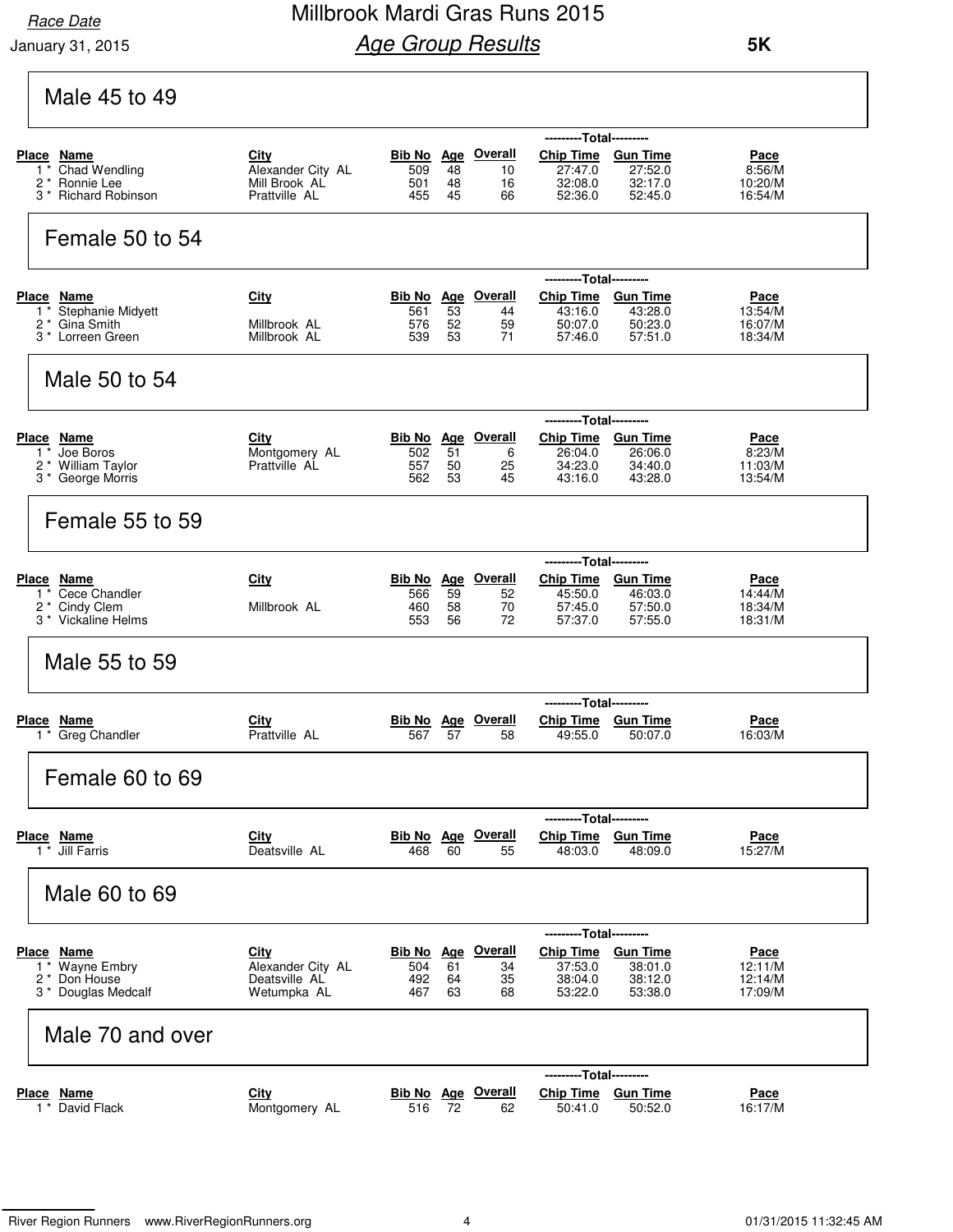### Millbrook Mardi Gras Runs 2015 **Age Group Results**

| <b>Female Overall Winners</b> |  |
|-------------------------------|--|
|-------------------------------|--|

|                        |                                                             |                                                         |                             |                              |                               | ---------Total---------                    |                                                  |                                    |
|------------------------|-------------------------------------------------------------|---------------------------------------------------------|-----------------------------|------------------------------|-------------------------------|--------------------------------------------|--------------------------------------------------|------------------------------------|
| <b>Place</b><br>2<br>3 | Name<br>Danielle Riggs<br><b>Avery Schutt</b><br>Cindy Cobb | City<br>Montgomery AL<br>Montgomery AL<br>Prattville AL | Bib No<br>484<br>488<br>554 | <u>Age</u><br>18<br>35<br>58 | <b>Overall</b><br>5<br>6<br>7 | Chip Time<br>37:38.0<br>39:57.0<br>41:05.0 | <b>Gun Time</b><br>37:40.0<br>40:05.0<br>41:11.0 | Pace<br>7:34/M<br>8:02/M<br>8:16/M |
|                        | <b>Male Overall Winners</b>                                 |                                                         |                             |                              |                               | ---------Total---------                    |                                                  |                                    |
| <b>Place</b>           | Name                                                        | <u>City</u>                                             | Bib No                      | <u>Age</u>                   | Overall                       | <b>Chip Time</b>                           | <b>Gun Time</b>                                  | <b>Pace</b>                        |
|                        | Lucas Culpepper                                             | Prattville AL                                           | 457                         | 20                           |                               | 32:39.0                                    | 32:39.0                                          | 6:34/M                             |
| 2<br>3                 | Logan Bruce<br>Zachary Taylor                               | Prattville AL<br>Prattville AL                          | 565<br>523                  | 16<br>16                     | $\frac{2}{3}$                 | 35:06.0<br>36:45.0                         | 35:17.0<br>36:56.0                               | 7:04/M<br>7:23/M                   |

| Ann McClendon        | Prattville AL | 535 | 47<br>12                  | 42:14.0                 | 42:18.0         | 8:30/M      |  |
|----------------------|---------------|-----|---------------------------|-------------------------|-----------------|-------------|--|
| Male Masters Winners |               |     |                           |                         |                 |             |  |
|                      |               |     |                           | ---------Total--------- |                 |             |  |
| Place<br>Name        | <u>City</u>   |     | <b>Bib No Age Overall</b> | <b>Chip Time</b>        | <b>Gun Time</b> | <u>Pace</u> |  |
| Jim Cogar            |               | 555 | -53<br>4                  | 37:10.0                 | 37:11.0         | 7:28/M      |  |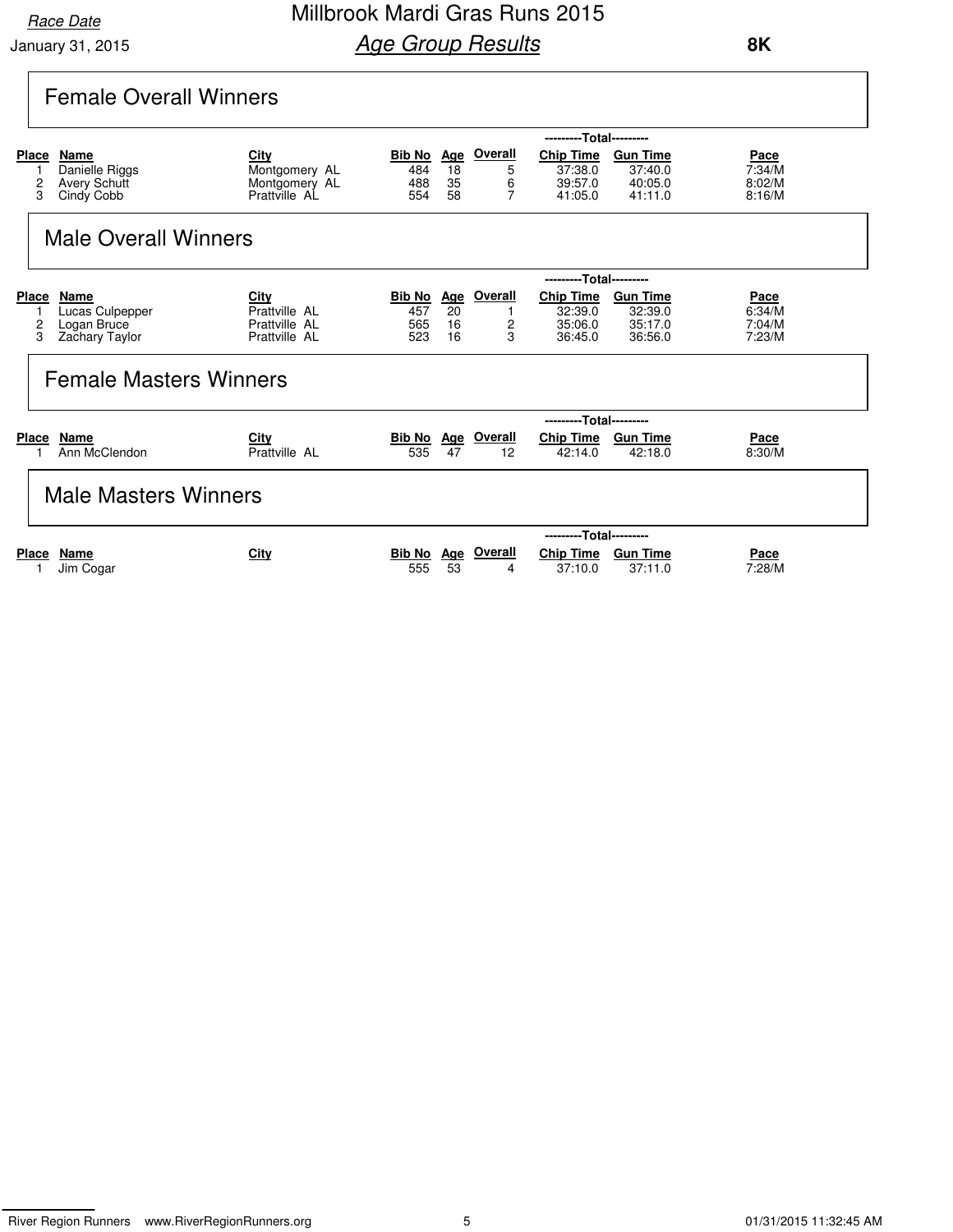### Millbrook Mardi Gras Runs 2015 **Age Group Results**

| Female 11 to 14                                                 |                                |                    |            |                           |                         |                      |                    |
|-----------------------------------------------------------------|--------------------------------|--------------------|------------|---------------------------|-------------------------|----------------------|--------------------|
|                                                                 |                                |                    |            |                           | ---------Total--------- |                      |                    |
| Place Name                                                      | City                           |                    |            | <b>Bib No</b> Age Overall | Chip Time Gun Time      |                      | <u>Pace</u>        |
| 1 <sup>*</sup> Keegan Wendling                                  | Alexander City AL              | 471                | 13         | 15                        | 43:23.0                 | 43:31.0              | 8:44/M             |
| Female 15 to 19                                                 |                                |                    |            |                           |                         |                      |                    |
|                                                                 |                                |                    |            |                           | ---------Total--------- |                      |                    |
| Place Name                                                      | City                           |                    |            | <b>Bib No</b> Age Overall | Chip Time Gun Time      |                      | <u>Pace</u>        |
| 1 <sup>*</sup> Megan Hawkins<br>2 <sup>*</sup> Susan Short      | Prattville AL<br>Prattville AL | 486<br>498         | 19<br>15   | 9<br>24                   | 42:02.0<br>47:55.0      | 42:03.0<br>48:01.0   | 8:27/M<br>9:38/M   |
|                                                                 |                                |                    |            |                           |                         |                      |                    |
| Female 30 to 34                                                 |                                |                    |            |                           |                         |                      |                    |
|                                                                 |                                |                    |            |                           | ---------Total--------- |                      |                    |
| Place Name                                                      | City                           |                    |            | <b>Bib No Age Overall</b> | Chip Time Gun Time      |                      | Pace               |
| 1 <sup>*</sup> Amanda Senn                                      | Prattville AL                  | 568                | 33         | 16                        | 44:01.0                 | 44:08.0              | 8:51/M             |
| Female 35 to 39                                                 |                                |                    |            |                           |                         |                      |                    |
|                                                                 |                                |                    |            |                           | ---------Total--------- |                      |                    |
| Place Name                                                      | City                           |                    |            | Bib No Age Overall        | Chip Time Gun Time      |                      | <u>Pace</u>        |
| 1 <sup>*</sup> Amber Knighten<br>2 <sup>*</sup> Carissa Gibbons | Montgomery AL<br>Millbrook AL  | 465<br>577         | 38<br>38   | 11<br>21                  | 42:03.0<br>45:14.0      | 42:13.0<br>45:22.0   | 8:27/M<br>9:06/M   |
| 3 * Nancy Baccheschi                                            | Elmore AL                      | 525                | 35         | 28                        | 52:56.0                 | 53:16.0              | 10:39/M            |
| Male 35 to 39                                                   |                                |                    |            |                           |                         |                      |                    |
|                                                                 |                                |                    |            |                           | ---------Total--------- |                      |                    |
| Place Name                                                      | City                           |                    |            | <b>Bib No Age Overall</b> | Chip Time Gun Time      |                      | Pace               |
| $1 *$ James Ord<br>2 <sup>*</sup> Josh Shonkwiler               | Millbrook AL<br>Montgomery AL  | 526<br>569         | 38<br>39   | 10<br>23                  | 41:46.0<br>47:13.0      | 42:07.0<br>47:32.0   | 8:24/M<br>9:30/M   |
|                                                                 |                                |                    |            |                           |                         |                      |                    |
| Male 40 to 44                                                   |                                |                    |            |                           |                         |                      |                    |
|                                                                 |                                |                    |            |                           | ---------Total--------- |                      |                    |
| Place Name                                                      | City                           | Bib No Age         |            | <b>Overall</b>            | <b>Chip Time</b>        | <b>Gun Time</b>      | <u>Pace</u>        |
| $1 *$ Chris Phung                                               | Montgomery AL                  | 534                | 44         | 18                        | 44:34.0                 | 44:37.0              | 8:58/M             |
| Female 45 to 49                                                 |                                |                    |            |                           |                         |                      |                    |
|                                                                 |                                |                    |            |                           | ---------Total--------- |                      |                    |
| Place Name                                                      | City                           | <u>Bib No</u>      | <u>Age</u> | <u>Overall</u>            | <b>Chip Time</b>        | <b>Gun Time</b>      | <u>Pace</u>        |
| Robbin Simmons<br>$1^*$<br>2 * Darlene Barron                   | Montgomery AL<br>Hueytown AL   | 483<br>453         | 47<br>48   | 33<br>37                  | 56:48.0<br>1:08:19.0    | 56:58.0<br>1:08:32.0 | 11:26/M<br>13:45/M |
| 3 * Andrea Hatcher                                              | Montgomery AL                  | 556                | 49         | 39                        | 1:24:13.0               | 1:24:26.0            | 16:56/M            |
| Male 45 to 49                                                   |                                |                    |            |                           |                         |                      |                    |
|                                                                 |                                |                    |            |                           | ------                  | ----Total---------   |                    |
| <b>Place Name</b>                                               | City                           | Bib No Age Overall |            |                           | <b>Chip Time</b>        | <b>Gun Time</b>      | <u>Pace</u>        |
| James Wilkins<br>$1^*$<br>2 <sup>*</sup> Jim Bruce              | Prattville AL<br>Prattville AL | 511<br>563         | 48<br>49   | 14<br>35                  | 43:24.0<br>1:02:40.0    | 43:24.0<br>1:02:54.0 | 8:44/M<br>12:36/M  |
|                                                                 |                                |                    |            |                           |                         |                      |                    |